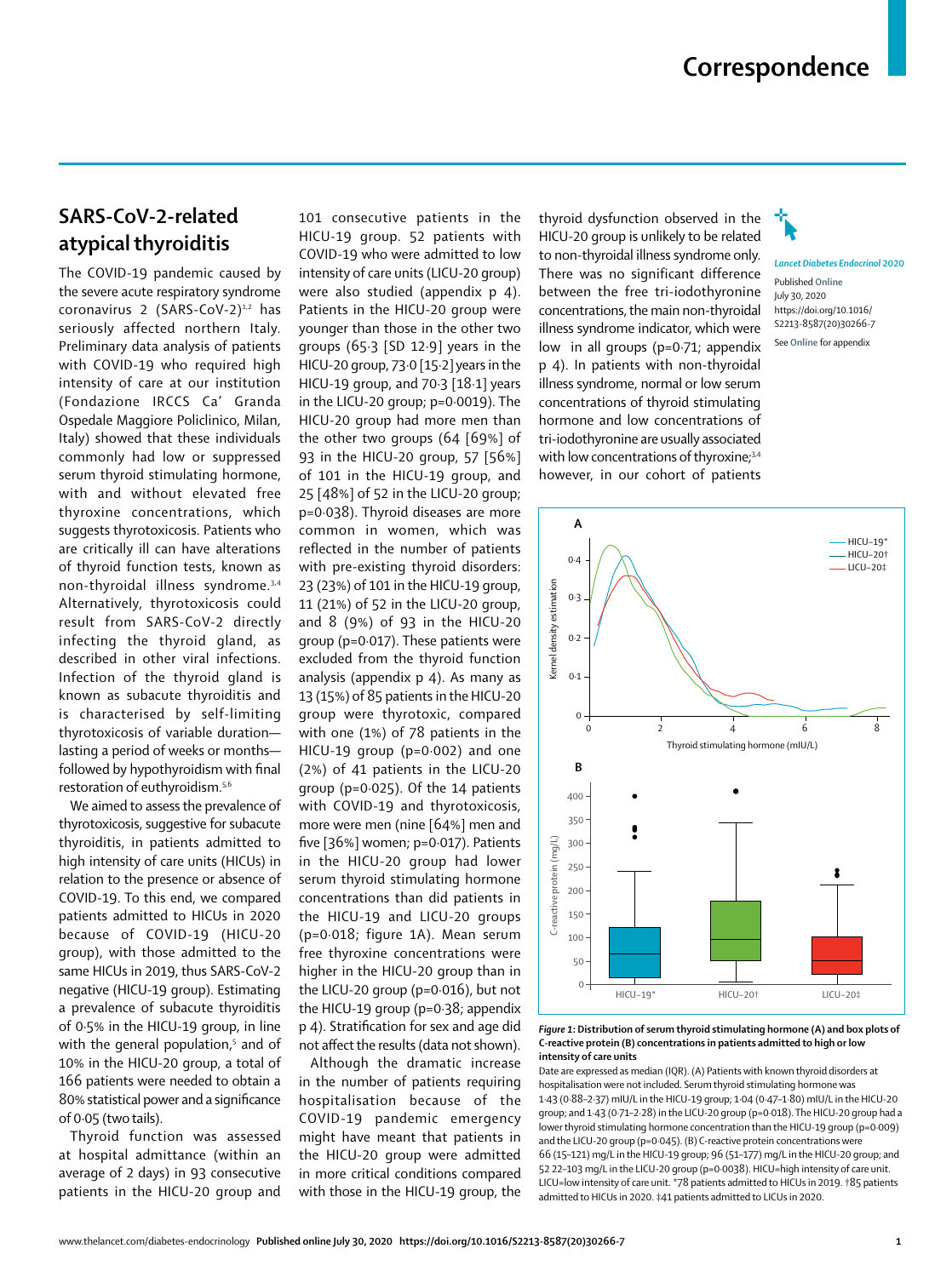with COVID-19, low concentrations of thyroid stimulating hormone and triiodothyronine were associated with normal or elevated concentrations of thyroxine. A transient thyroxine increase over a period of hours can occur in acute conditions, usually associated with normal or high serum thyroid stimulating hormone concentrations,<sup>3</sup> but not low concentrations as observed in this study. It is plausible that our patients might have had a combination of thyrotoxicosis and non-thyroidal illness syndrome, described as thyroxine thyrotoxicosis.4

To test this hypothesis, eight patients with COVID-19 and any thyroid dysfunction observed at hospital admission were followedup after a mean of 55 (SD 8) days following discharge when negative for SARS-CoV-2 (appendix p 6). Two (25%) patients were confirmed to have hypothyroidism and had marked diffuse hypoechogenicity and heterogeneity at thyroid ultrasound, characteristic features of autoimmune thyroiditis. The six (75%) patients with low or suppressed thyroid stimulating hormone concentrations or thyrotoxicosis at baseline had normal thyroid function and were negative for thyroid autoantibodies at follow-up; none reported neck pain ever. The six patients had a diffuse mild hypoechoic pattern at thyroid ultrasound. Three patients had focal markedly hypoechoic areas. Such areas corresponded to focal reduced Technetium-99m uptake at single-photon emission CT imaging, and the thyroid gland showed a general low to normal or reduced Technetium-99m uptake, which suggested subacute thyroiditis (appendix p 7). It is plausible that we might have missed some typical imaging features of subacute thyroiditis in the other three patients because of the time elapsed between hospital admission and follow-up and the anti-inflammatory treatments received.

Our work suggests that a substantial proportion of patients with COVID-19, requiring high intensity of care, present with thyrotoxicosis and low serum thyroid stimulating hormone concentrations, possibly as a consequence of subacute thyroiditis induced by SARS-CoV-2, in an underlying setting of nonthyroidal illness syndrome. Patients in the HICU-20 group also had a lower prevalence of both autoimmune and non-autoimmune pre-existing thyroid disorders compared with the HICU-19 group; this suggests that such conditions are not a risk factor for SARS-CoV-2 infection or severity of COVID-19. In patients with COVID-19 requiring high intensity of care and presenting with subacute thyroiditis, serum free thyroxine concentrations were not as elevated and serum thyroid stimulating hormone concentrations not as suppressed, as described in the classic subacute thyroiditis.<sup>6</sup> These patients also did not complain of neck pain (consistent with silent thyroiditis), did not have leucocytosis, but did have lymphopenia, as observed with COVID-19 infection (appendix p 6).<sup>2</sup> These features differ from those described in the first case report of late-onset thyroiditis after mild SARS-CoV-2 infection,7 and reports of classic subacute thyroiditis, characterised by a pathognomonic infiltration of giant cells (congregates of lymphocytes, histiocytes, and colloid), with swelling of thyroid follicles, stretching of the thyroid capsule, and consequent neck pain.<sup>6</sup> In SARS-CoV-2 related thyroiditis, giant cells might not form because of lymphopenia and thyroid cells might be damaged by apoptosis, as observed with severe acute respiratory syndrome coronavirus (SARS-CoV).<sup>8</sup> The angiotensin-converting enzyme 2 (ACE2) is a host-cell entry receptor for both SARS-CoV and SARS-CoV-2,<sup>1</sup> and it might be partly responsible for a common pathogenic pathway. ACE2 is more highly expressed in thyroid cells than in lung cells, and in women such expression negatively

correlates with signatures of immune cell enrichment.9 This expression profile might explain why in this study the most severe forms of COVID-19 pneumonia<sup>2</sup> and associated thyroid dysfunction were predominantly reported in men in the HICU-20 group, but not women as in the classic viral subacute thyroiditis.<sup>6</sup>

Serum C-reactive protein concentration is a general non-specific marker of inflammation, subacute thyroiditis,<sup>10</sup> and COVID-19 disease severity.<sup>2</sup> Median serum C-reactive protein concentrations were significantly higher in the HICU-20 group compared with the HICU-19 ad LICU-20 groups (p=0·0038; figure 1B; appendix p 4). In patients with COVID-19, median serum C-reactive protein, but not median thyroid stimulating hormone and mean free thyroxine concentrations, were significantly higher in patients that died than in survivors (median 190 mg/L [IQR 94–256] in patients that died *vs* 73 mg/L [33–133] mg/L in patients that survived; p=0·0052; not shown). This difference was not observed in the HICU-19 group (p=0·27). It could be speculated that patients with higher serum C-reactive protein concentrations might have a systemic spread of SARS-CoV-2 that is more likely to affect the thyroid gland.

This is the first comprehensive description of thyroid alterations in hospitalised patients with COVID-19 with initial longitudinal follow-up available; however, this work has limitations. Serum free thyroxine and free tri-iodothyronine concentrations were measured when thyroid stimulating hormone concentrations were less than 0·45 mIU/L and thyroxine concentrations were measured when thyroid stimulating hormone concentrations were more than  $3.50$  mIU/L (appendix  $p$  2), thyroid imaging was done nearly two months after baseline thyroid stimulating hormone measurement because of prolonged post-discharge persistence of SARS-CoV-2 positivity,